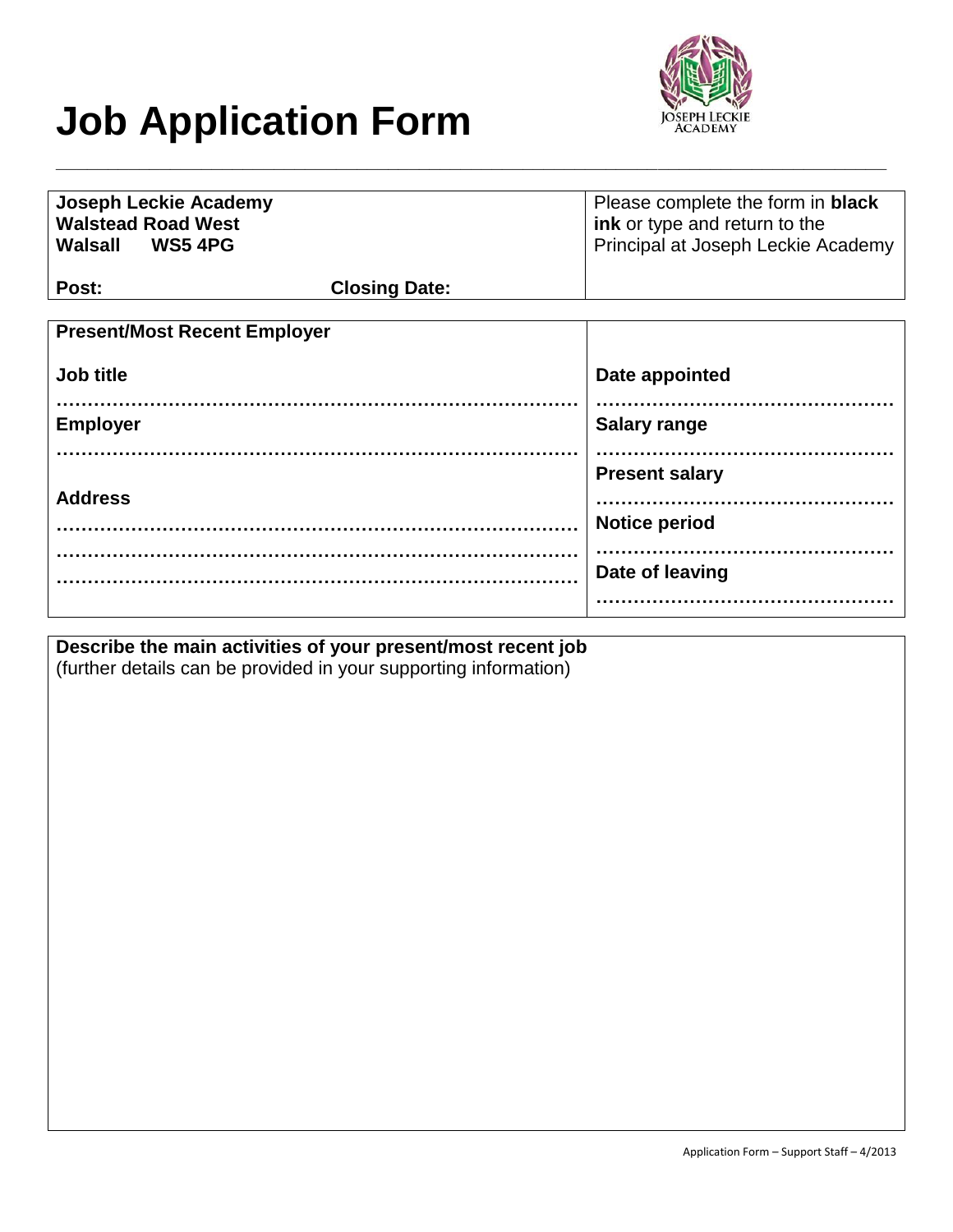# **Previous Employment** (most recent first)

| Actual dates<br>To<br>From | Employers name and<br>address | Position held and reason for leaving |
|----------------------------|-------------------------------|--------------------------------------|
|                            |                               |                                      |
|                            |                               |                                      |
|                            |                               |                                      |
|                            |                               |                                      |
|                            |                               |                                      |
|                            |                               |                                      |
|                            |                               |                                      |
|                            |                               |                                      |
|                            |                               |                                      |
|                            |                               |                                      |

## **Educational/Professional/Vocational qualifications**

| Qualifications<br>Eg. GCSE; AS/A2 level; NVQ's;<br>Degree; Professional<br>qualifications | Subjects | Grade | Date<br>Gained |
|-------------------------------------------------------------------------------------------|----------|-------|----------------|
|                                                                                           |          |       |                |
|                                                                                           |          |       |                |
|                                                                                           |          |       |                |
|                                                                                           |          |       |                |
|                                                                                           |          |       |                |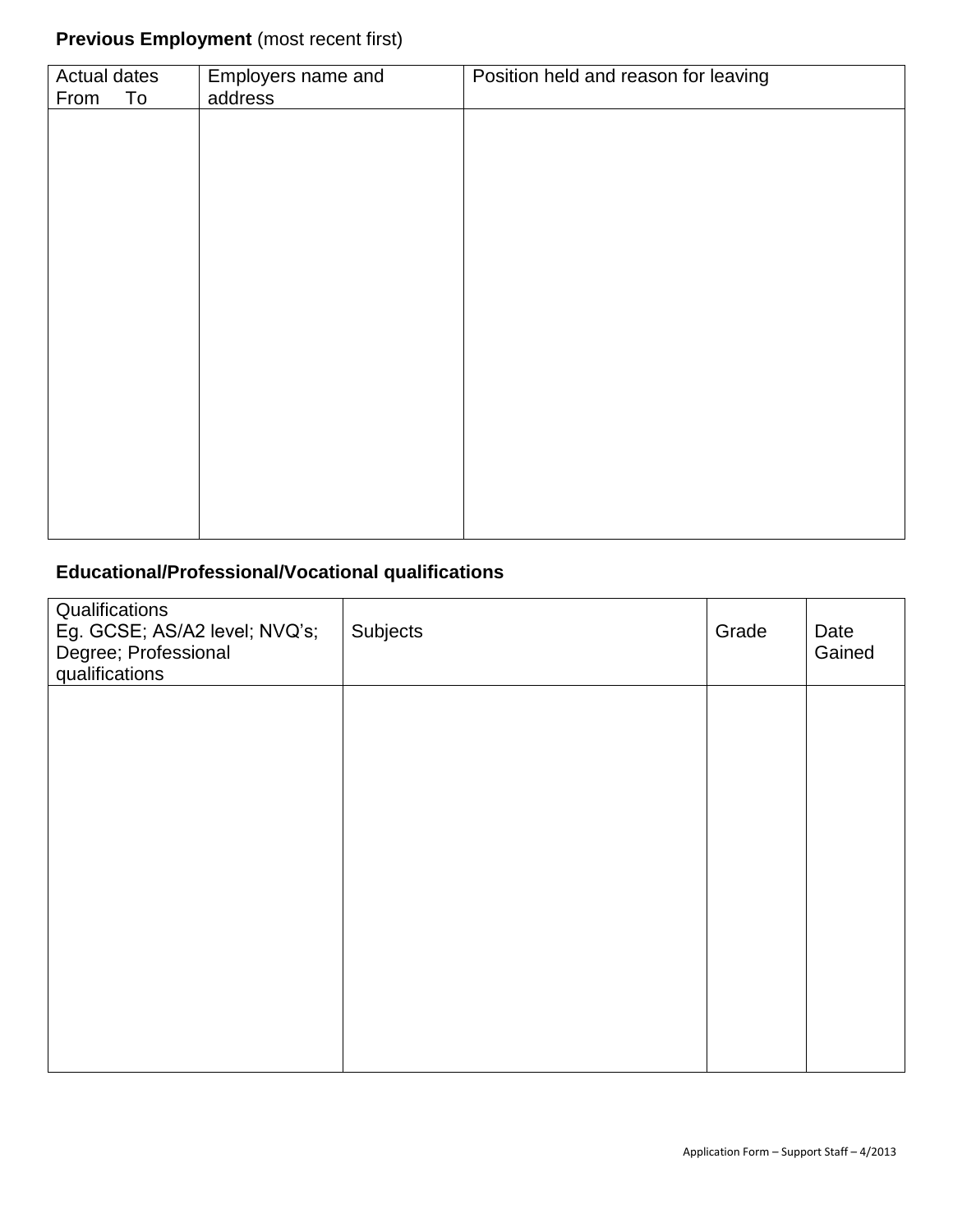#### **Candidates with disabilities**

Joseph Leckie Academy will guarantee an interview for any disabled candidate who meets the criteria for the job. In order to help us fulfil this commitment, if you have a disability please tell us about any special requirements or equipment which may assist you:

| • During the interview/selection process |  |  |
|------------------------------------------|--|--|
| • In carrying out the job                |  |  |

………………………………………………………………………………………… Whilst we would encourage you to complete this section in order that we can meet any special requirements you may have, completion is optional.

#### **Criminal Disclosure & Rehabilitation of Offenders Act Exceptions Order 2001**

Where the post you are applying for requires a criminal record check (disclosure) prior to appointment, you are required to declare both 'spent' and 'unspent' convictions and will be questioned on this at interview.

In accordance with the Rehabilitation of Offenders Act 1974 only relevant convictions will be taken into account when assessing your capability.

#### **Membership of Professional Institutions**

(Stage level and date of Membership and whether gained by examination)

#### **Referees:**

| NGIGIGGS.                                                                                  |                      |
|--------------------------------------------------------------------------------------------|----------------------|
| <b>Present Employer</b><br>$\Box$ tick box if you require no<br>contact prior to interview | Previous Employer    |
| 1. Name                                                                                    | 2. Name              |
|                                                                                            |                      |
| Occupation                                                                                 | Occupation           |
|                                                                                            |                      |
| <b>Address</b>                                                                             | Address              |
|                                                                                            |                      |
| Telephone No:                                                                              | Telephone No:        |
|                                                                                            |                      |
| <b>Email Address</b>                                                                       | <b>Email Address</b> |
| Please note that one of the referees must be your present/most recent employer             |                      |

Application Form – Support Staff – 4/2013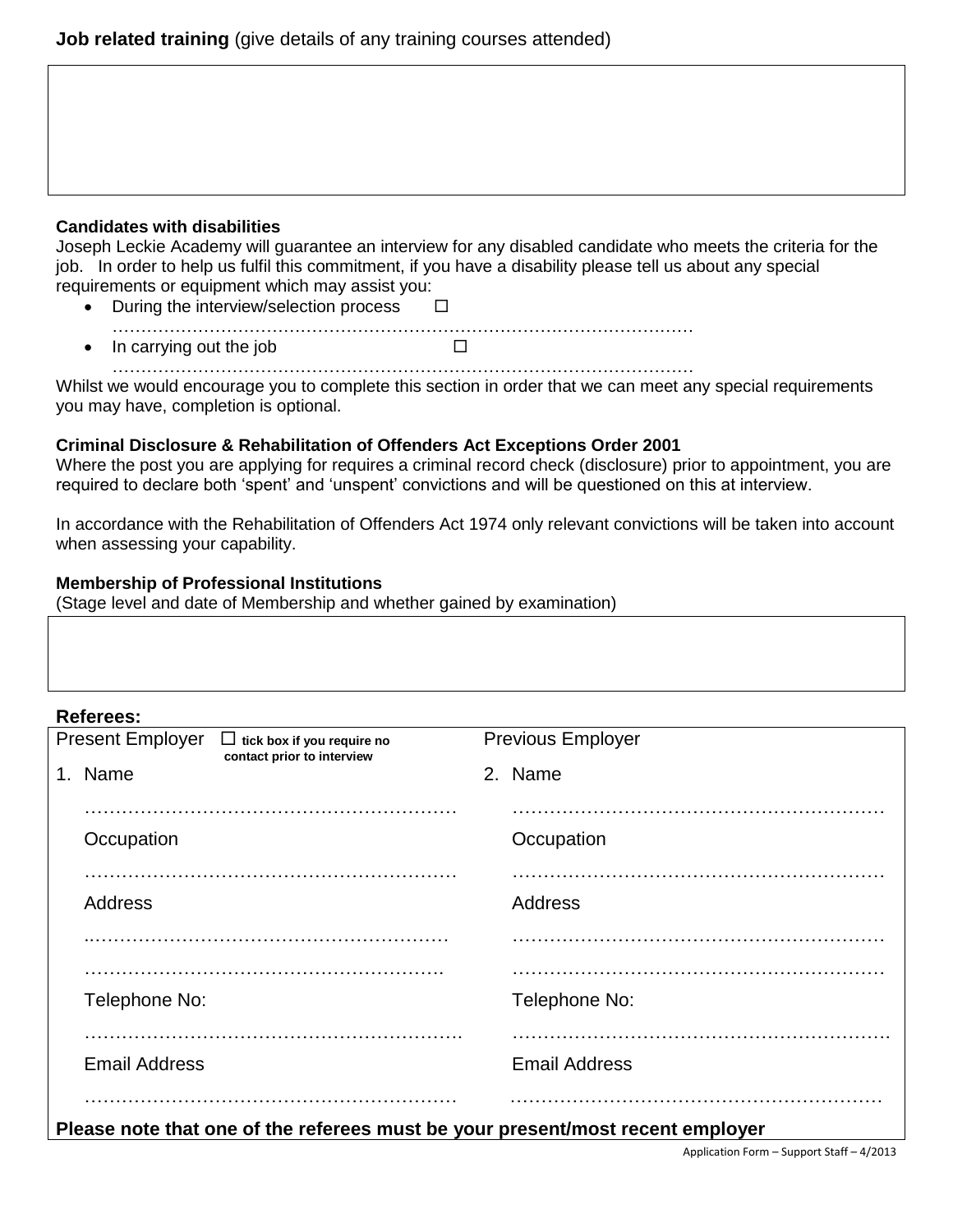| <b>Other information</b>                                                  |      |
|---------------------------------------------------------------------------|------|
| Do you hold a valid driving licence?□ Yes<br>If yes, please specify type: | □ No |
|                                                                           |      |

## **Supporting Information**

Using the job description and employee specification as a guide give examples of your abilities and experience gained in paid or voluntary work or leisure activities, which will enable you to carry out the main activities of this job. Continue on a separate sheet if necessary.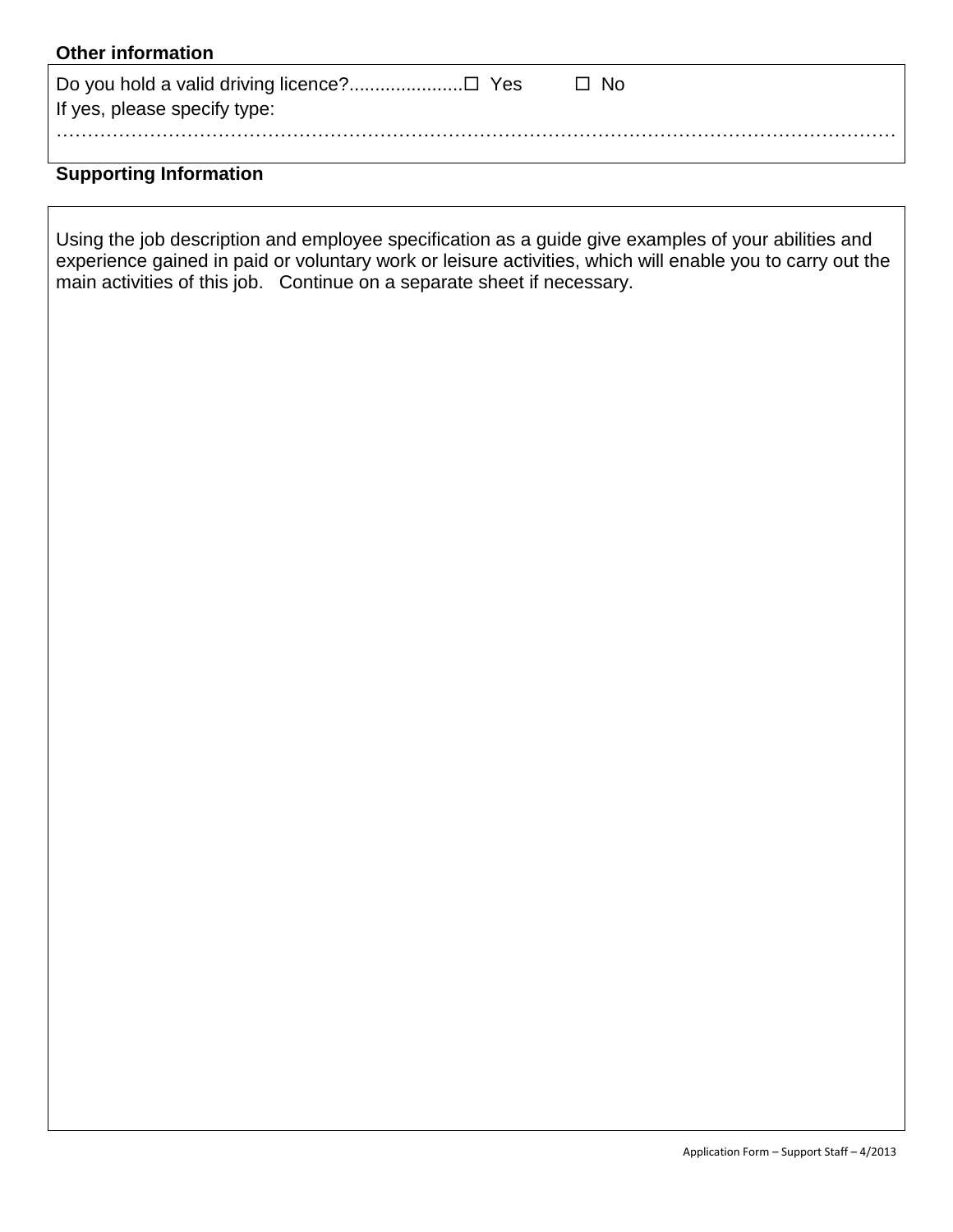#### **Data Protection Act 1998**

The information contained in this application form will be used to monitor the effectiveness of Joseph Leckie Academy's policies and practices, and in particular its Equal Opportunities in Employment Policy. This monitoring is for statistical purposes only and you will not be identifiable from this process. However, your personal details contained in the application form may be used in the prevention and detection of fraud. Where this occurs you will be identifiable.

The information may be disclosed to the following third parties:

- Survey and research organizations
- Organisations that monitor the improper use of public funds
- Local government authorities
- Central government authorities
- Law enforcement authorities

Application forms of unsuccessful candidates will be destroyed within six to seven months from the date the post was appointed to.

|                | Preferred title<br>(Mr/Mrs/Miss/Ms) Delete as appropriate |  |
|----------------|-----------------------------------------------------------|--|
|                | National Insurance No:                                    |  |
| Home tel no:   | Work tel no:                                              |  |
| Date of birth: | Email Address                                             |  |

#### **Other Information:**

| Are you currently employed by Joseph Leckie Academy?<br>$\Box$ No<br>Yes<br>r L<br>Are you related to any Governor or Employee of Joseph Leckie Academy?<br>$\Box$ Yes<br>$\Box$ No<br>If yes state the name and relationship, plus the job title.                            |
|-------------------------------------------------------------------------------------------------------------------------------------------------------------------------------------------------------------------------------------------------------------------------------|
| Details of the relationships which you are requested to disclose include:-<br>a) Partners b) Co-habitees and c) 'step' relationships. This is not an exhaustive list and is intended for<br>guidance purposes only and there may be other relationships you wish to disclose. |
| <b>Declaration:</b>                                                                                                                                                                                                                                                           |
| Giving false information will result in your application not being pursued or your contract being terminated if you<br>have already been appointed to the job.                                                                                                                |

I confirm that the information contained in this application form is correct and that I have not omitted any relevant details.

I understand that canvassing a Governor or Employee of Joseph Leckie Academy will disqualify my application.

| Date. |  |
|-------|--|